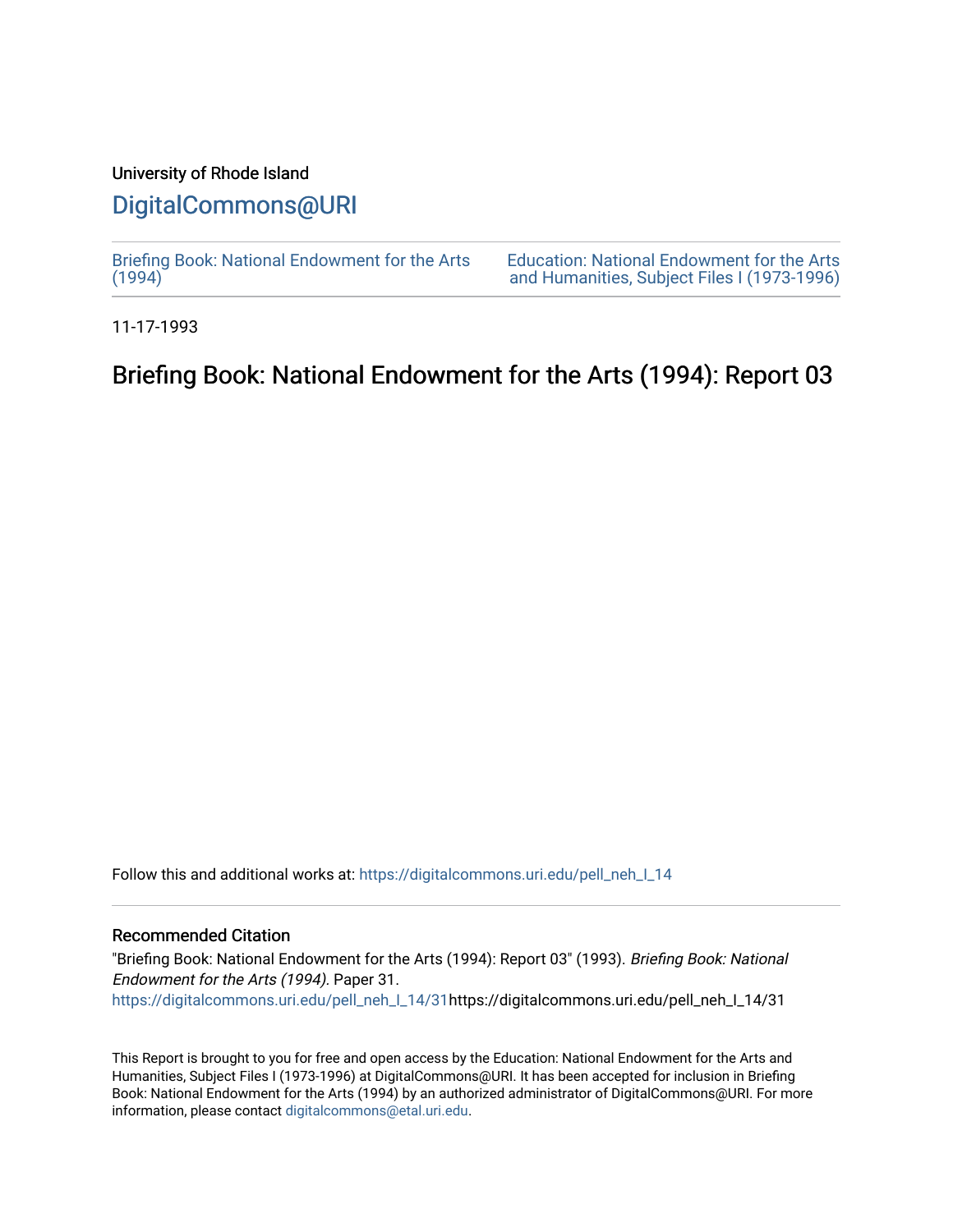#### $11/17/93$

 $\sim$ 

### 

#### **NEA Senate Votes**

|                                    | 8                            | 8            | 8                            | 9              | 9              | 9                            | 9                       | 9                       | 9                       | 9                       | 9                       |  |
|------------------------------------|------------------------------|--------------|------------------------------|----------------|----------------|------------------------------|-------------------------|-------------------------|-------------------------|-------------------------|-------------------------|--|
| Year:                              | $\mathbf{9}$                 | $\mathbf{9}$ | $\mathbf{9}$                 | $\Omega$       | $\mathbf 0$    | $\mathbf{1}$                 | $\mathbf{1}$            | $\mathbf{1}$            | $\overline{\mathbf{3}}$ | $\overline{\mathbf{3}}$ | $\overline{\mathbf{3}}$ |  |
| <b>CQ</b>                          | $\mathbf{2}$                 | $\mathbf{2}$ | $\mathbf{2}$                 | 3 <sup>1</sup> | 3 <sup>1</sup> | 1                            | $\mathbf{I}$            | $\overline{\mathbf{2}}$ | $\overline{\mathbf{2}}$ | $\mathbf{2}$            | 2                       |  |
| Vote                               | $\mathbf{1}$                 | $\mathbf{1}$ | $\blacktriangleleft$         | 0              | $\mathbf{o}$   | 9                            | 9                       | $\blacktriangleleft$    | $6\phantom{1}6$         | $\boldsymbol{6}$        | 7                       |  |
| Number:                            | 6                            | 8            | $\overline{2}$               | $\overline{7}$ | 8              | $6\phantom{a}$               | $\overline{7}$          | $\mathbf{1}$            | 8                       | 9                       | 0                       |  |
| <b>DEMOCRATS</b>                   |                              |              |                              |                |                |                              |                         |                         |                         |                         |                         |  |
| Akaka D (HI)                       | I                            | I.           | I                            | N              | Y.             | N                            | N                       | Y                       | N                       | Y                       | Y                       |  |
| Baucus M (MT)                      | Y                            | Y            | Y                            | N              | Y              | N                            | Y                       | Y                       | N                       | Y                       | Y                       |  |
| Biden $J$ (DE)                     | Y                            | Y            | Y                            | N              | Y              | N                            | N                       | Y                       | N                       | Y                       | Y                       |  |
| Bingaman $J$ (NM)                  | Y                            | <b>Y</b>     | Y                            | N              | Y              | N                            | Y                       | Y                       | N                       | Y                       | Υ                       |  |
| Boren D (OK)                       | $\mathbf{Y}$<br>$\mathbf{I}$ | Y<br>I       | Y<br>I                       | N<br>I         | Y              | N                            | Y<br>I                  | Y                       | N                       | Y                       | Y<br>Y                  |  |
| Boxer B (CA)<br>Bradley B (NJ)     | Y                            | Y            | Y                            | N              | I<br>Y         | I<br>N                       | N                       | I<br>Y                  | N<br>N                  | Y<br>Y                  | Y                       |  |
| Breaux $J$ (LA)                    | N                            | Y            | N                            | N              | Y              | $\mathbf{r}$                 | Y                       | Y                       | N                       | $\mathbf{r}$            | 3                       |  |
| Bryan R (NV)                       | N                            | Y            | Y                            | N              | N              | N                            | Υ                       | Y                       | N                       | Y                       | Y                       |  |
| Bumpers D (AR)                     | Y                            | Y            | Y                            | N              | Y              | N                            | Y                       | Y                       | N                       | N                       | Y                       |  |
| Byrd R (WV)                        | N                            | Y            | Y                            | Y              | N              | Y                            | Y                       | Y                       | N                       | N                       | N                       |  |
| Campbell B (CO)                    | $\mathbf{I}$                 | $\mathbf{I}$ | I                            | I              | I.             | I                            | I                       | I                       | N                       | Y                       | Y                       |  |
| Conrad K (ND)                      | N                            | Y            | Y                            | Y              | Y              | N                            | Y                       | Y                       | N                       | Y                       | Y                       |  |
| Daschle T (SD)                     | Y                            | Y            | Y                            | N              | Y              | N                            | Y                       | N                       | N                       | Y                       | Y                       |  |
| DeConcini D (AZ)<br>Dodd C (CT)    | N<br>Y                       | Y<br>Y       | N<br>Y                       | N<br>N         | Y<br>Y         | N<br>N                       | N<br>Y                  | Y<br>Y                  | N<br>N                  | N<br>Y                  | Y<br>Y                  |  |
| Dorgan B (ND)                      | $\mathbf{I}$                 | $\mathbf I$  | $\mathbf{r}$                 | $\mathbf{I}$   | $\mathbf{I}$   | I.                           | I                       | $\mathbf I$             | N                       | Y                       | Y                       |  |
| Exon $J(NE)$                       | N                            | $\mathbf{r}$ | Y                            | Y              | Y              | N                            | Y                       | Y                       | Y                       | N                       | N                       |  |
| Feingold R (WI)                    | I                            | $\mathbf{I}$ | $\mathbf I$                  | $\mathbf{I}$   | $\mathbf I$    | I                            | $\mathbf{I}$            | $\mathbf{I}$            | N                       | Y.                      | Y                       |  |
| Feinstein D (CA)                   | $\mathbf{I}$                 | $\mathbf{I}$ | $\mathbf{I}$                 | I.             | $\mathbf{I}$   | I.                           | $\mathbf{I}$            | $\mathbf{r}$            | N                       | Y                       | Y                       |  |
| Ford $W(KY)$                       | N                            | Y            | N                            | N              | N              | Y                            | Y                       | Y                       | N                       | N                       | Y                       |  |
| Glenn $J$ (OH)                     | Y                            | Y            | Y                            | N              | Y              | N                            | Y                       | Y                       | N                       | Y                       | Y                       |  |
| Graham B (FL)                      | Y                            | Y            | N                            | N              | Y              | N                            | Y                       | N                       | N                       | Y                       | Y                       |  |
| Harkin $T$ (IA)                    | Y                            | Y            | Y                            | N<br>Y         | Y              | $\overline{\mathbf{r}}$<br>N | $\overline{\mathbf{z}}$ | Y                       | N                       | Y                       | Y<br>Y                  |  |
| Heflin H (AL)<br>Hollings E (SC)   | N<br>N                       | N<br>Y       | N<br>N                       | Y              | N<br>Y         | Y                            | Y<br>Y                  | N<br>N                  | N<br>Y                  | N<br>N                  | N                       |  |
| Inouye D (HI)                      | Y                            | Y            | Y                            | N              | N              | N                            | Y                       | Y                       | N                       | Y                       | Y                       |  |
| Johnston J (LA)                    | Y                            | Y            | N                            | N              | Y              | N                            | Y                       | Y                       | N                       | Y                       | Y                       |  |
| Kennedy E (MA)                     | $\mathbf{Y}$                 | Y            | Y                            | N              | Y              | N                            | N                       | Y                       | N                       | Y                       | Y                       |  |
| Kerrey B (NE)                      | Y                            | Y            | Y                            | N              | Y              | N                            | Y                       | Y                       | N                       | Y                       | Y                       |  |
| Kerry J (MA)                       | Y                            | Y            | Y                            | N              | Y              | N                            | N                       | Y                       | N                       | Y                       | Y                       |  |
| Kohl H (WI)                        | Y                            | Y            | Y                            | N              | Y              | N                            | Y                       | Y                       | N                       | Y                       | Y                       |  |
| Lautenberg $F(NJ)$                 | Y.                           | Y            | Y                            | N              | Y              | N                            | N                       | Y                       | N                       | Y                       | Y                       |  |
| Leahy $P$ (VT)                     | Y                            | Y            | Y                            | N              | Y              | N                            | N                       | Y                       | N                       | Y                       | Y                       |  |
| Levin C (MI)<br>Lieberman $J$ (CT) | Y<br>Y                       | Y<br>Y       | Y<br>Y                       | N<br>N         | Y<br>Y         | N<br>N                       | N<br>N                  | Y<br>Y                  | N<br>N                  | Y<br>Y                  | Y<br>Y                  |  |
| Mathews H (TN)                     | I.                           | $\mathbf{I}$ | I                            | I              | I              | I                            | I.                      | I                       | N                       | $\mathbf{N}$            | Y                       |  |
| Metzenbaum H (OH)                  | Y                            | Y            | Y                            | N              | Y              | N                            | N                       | Y                       | $\mathbf{r}$            | Y                       | Υ                       |  |
| Mikulski B (MD)                    | Y                            | Y            | Y                            | N              | Y              | N                            | Y                       | Y                       | N                       | Y                       | Y                       |  |
| Mitchell G (ME)                    | Y                            | Y            | Y                            | N              | Y              | N                            | N                       | Y                       | N                       | Υ                       | Υ                       |  |
| Moseley-Braun C (IL)               | I                            | I            | $\mathbf I$                  | I.             | $\mathbf{I}$   | I                            | I                       | I                       | N                       | Y                       | Y                       |  |
| Moynihan D (NY)                    | Y                            | N            | Y                            | N              | Y              | N                            | N                       | Y                       | N                       | Y                       | Y                       |  |
| Murray P (WA)                      | I                            | I<br>Y       | I                            | I              | $\mathbf I$    | I                            | I                       | $\mathbf I$             | N                       | Y                       | Υ<br>\$                 |  |
| Nunn S (GA)<br>Pell $C$ (RI)       | $\mathbf{z}$<br>Y            | Y            | $\overline{\mathbf{z}}$<br>Y | N<br>N         | N<br>Y         | N<br>N                       | Y<br>N                  | $\mathbf Y$<br>Y        | Y<br>N                  | $\mathbf{r}$<br>Y       | Y                       |  |
| Pryor D (AR)                       | Y                            | Y            | Y                            | N              | Y              | N                            | Y                       | Y                       | N                       | N                       | Y                       |  |
| Reid H (NV)                        | Y.                           | Y            | Y                            | N              | Y              | N                            | Y                       | Y                       | N                       | Y                       | Υ                       |  |
| Riegle D (MI)                      | Y                            | Y            | Y                            | N              | Υ              | N                            | N                       | Y                       | N                       | Y                       | Υ                       |  |
| Robb C (VA)                        | Y                            | Y            | Y                            | N              | Y              | N                            | Y                       | Y                       | N                       | Y                       | Y                       |  |
| Rockefeller J (WV)                 | Y                            | Y            | N                            | N              | Y              | N                            | N                       | Y                       | N                       | Y                       | Υ                       |  |
| Sarbanes P (MD)                    | Y                            | Y            | Y                            | N              | Y              | N                            | N                       | Y                       | N                       | Y                       | Y                       |  |
| Sasser J (TN)                      | Y                            | Y            | Y                            | N              | Y              | N                            | Y                       | Y                       | N                       | N                       | Υ                       |  |
| Shelby R (AL)                      | N<br>Y                       | N<br>Y       | N<br>Y                       | Υ              | Y              | N<br>N                       | Y<br>Y                  | N<br>Y                  | Y<br>N                  | N                       | ${\bf N}$               |  |
| Simon P (IL)<br>Wellstone P (MN)   | I                            | $\mathbf I$  | I                            | N<br>I         | Y<br>I         | N                            | N                       | Y                       | N                       | Y<br>Y                  | Y<br>$\mathbf Y$        |  |
| Wofford H (PA)                     | Ι.                           | I.           | I.                           | I.             | I              | N                            | N                       | $\mathbf{r}$            | N                       | Y                       | Y                       |  |
|                                    |                              |              |                              |                |                |                              |                         |                         |                         |                         |                         |  |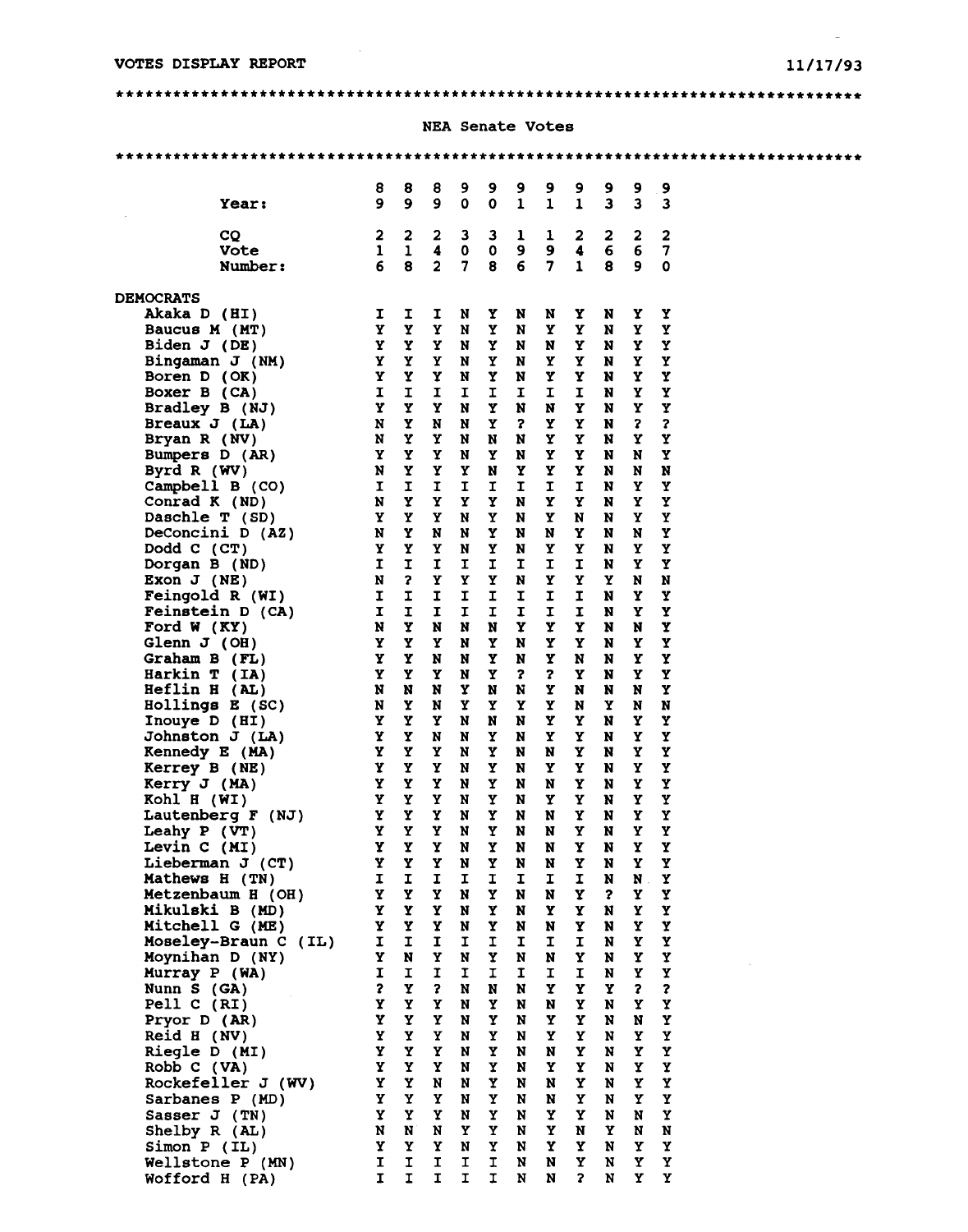| <b>REPUBLICANS</b> |                         |                         |                         |                         |                         |                              |    |   |   |   |             |
|--------------------|-------------------------|-------------------------|-------------------------|-------------------------|-------------------------|------------------------------|----|---|---|---|-------------|
| Bennett R (UT)     | I                       | I                       | I                       | I                       | I                       | I                            | I  | I | N | N | N           |
| Bond C (MO)        | Y                       | N                       | $\overline{\mathbf{r}}$ | N                       | Y                       | Y                            | Y  | Y | N | Y | N           |
| Brown H (CO)       | I                       | I                       | I                       | $\mathbf{I}$            | I                       | Y                            | Y  | N | Y | N | N           |
| Burns C (MT)       | N                       | N                       | N                       | Υ                       | Y                       | N                            | Y  | Y | N | N | N           |
| Chafee $J$ (RI)    | Y                       | Y                       | Y                       | N                       | Y                       | N                            | N  | Y | N | Y | Y           |
| Coats D (IN)       | N                       | N                       | N                       | Y                       | N                       | Y                            | Y  | N | Y | N | N           |
| Cochran $T$ (MS)   | N                       | N                       | 7                       | Y                       | Y                       | N                            | Y  | Y | N | N | Y           |
| Cohen $W$ (ME)     | Y                       | Y                       | Y                       | N                       | Υ                       | N                            | Y  | Y | N | Y | Y           |
| Coverdell P (GA)   | I                       | I                       | I                       | $\mathbf I$             | $\mathbf I$             | I                            | I  | I | Y | N | N           |
| Craig L (ID)       | I                       | I                       | I                       | I                       | $\mathbf{I}$            | Y                            | Y  | Y | N |   |             |
|                    | Y                       | Y                       | Y                       | N                       | Y                       | N                            | Y  |   |   | N | N           |
| D'Amato A (NY)     | Y                       |                         |                         |                         | Y                       |                              |    | N | N | Y | Y           |
| Danforth J (MO)    |                         | Y                       | Y                       | N                       |                         | N                            | N  | Y | N | Y | Y           |
| Dole B (KS)        | N                       | N                       | N                       | Y                       | Y                       | Y                            | Y  | N | N | N | N           |
| Domenici P (NM)    | Y                       | N                       | Y                       | N                       | Y                       | N                            | Y  | Y | N | Y | \$          |
| Durenberger D (MN) | Y                       | Y                       | Y                       | N                       | Y                       | N                            | N  | Y | N | Y | Y           |
| Faircloth L (NC)   | I                       | I                       | I                       | I                       | I                       | I                            | I  | I | Y | N | N           |
| Gorton S (WA)      | Y                       | Y                       | Y                       | N                       | N                       | Y                            | Y  | Y | N | N | Y           |
| Gramm $P(TX)$      | N                       | \$                      | N                       | Y                       | N                       | Y                            | Y  | 3 | 3 | 3 | 3           |
| Grassley C (IA)    | N                       | N                       | N                       | Y                       | N                       | Y                            | Y  | N | N | N | N           |
| Gregg $J(NH)$      | I                       | I                       | I                       | I                       | I                       | I                            | I  | I | N | N | N           |
| Hatch O (UT)       | N                       | N                       | N                       | N                       | Y                       | $\qquad \qquad \blacksquare$ | Y  | Y | N | N | N           |
| Hatfield M (OR)    | Y                       | Y                       | Y                       | $\overline{\mathbf{z}}$ | $\overline{\mathbf{z}}$ | N                            | Y  | Y | N | N | Y           |
| Helms $J(NC)$      | N                       | N                       | N                       | Y                       | N                       | Y                            | Y  | N | Y | N | N           |
| Hutchison K (TX)   | I                       | I                       | I                       | I                       | I                       | I                            | I  | I | N | N | N           |
| Jeffords J (VT)    | $\overline{\mathbf{r}}$ | $\overline{\mathbf{r}}$ | Y                       | N                       | Y                       | N                            | N  | Y | N | Y | Υ           |
| Kassebaum N (KS)   | Y                       | N                       | Y                       | N                       | Y                       | Y                            | N  | Y | N | N | Y           |
| Kempthorne D (ID)  | Ĩ.                      | I                       | I                       | I                       | r                       | I                            | I  | I | N | N | N           |
| Lott T (MS)        | N                       | N                       | N                       | Y                       | N                       | Y                            | Y  | N | N | N | N           |
| Lugar R (IN)       | Y                       | Y                       | Y                       | N                       | Y                       | N                            | Y  | Y | N | N | Y           |
| Mack C (FL)        | N                       | N                       | N                       | Y                       | N                       | Y                            | Y  | N | Y | N | $\mathbf N$ |
| McCain $J(AZ)$     | N                       | N                       | N                       | Y                       | N                       | Y                            | Y  | N | Y | N | N           |
| McConnell M (KY)   | N                       | N                       | N                       | Y                       | N                       | Y                            | Y  | N | Y | N | N           |
| Murkowski F (AK)   | N                       | N                       | N                       | Y                       | Y                       | Y                            | Y  | Y | N | Y | N           |
| Nickles D (OK)     | N                       | N                       | N                       | Y                       | N                       | Y                            | Y  | N | Y | N | N           |
| Packwood B (OR)    | Y                       | Y                       | Y                       | N                       | Y                       | $\overline{\mathbf{r}}$      | \$ | Y | N | Y | Y           |
| Pressler L (SD)    | N                       | N                       | N                       | Y                       | Y                       | Y                            | Y  | Y | N | Y | N           |
| Roth W (DE)        | Y                       | N                       | N                       | Y                       | Y                       | Y                            | Y  | N | N | Y | N           |
| Simpson A (WY)     | Y                       | Y                       | Y                       | N                       | Y                       | N                            | Y  | Y | N | Y | Y           |
| Smith R (NH)       | I                       | I                       | $\mathbf I$             | I                       | I                       | Y                            | Y  | N | Y | N | N           |
| Specter A (PA)     | Y                       | Y                       | Y                       | N                       | Y                       | Y                            | Y  | N | N | Y | Y           |
| Stevens T (AK)     | N                       | N                       | Y                       | N                       | Y                       | N                            | Y  | Y | N | 2 | 2           |
| Thurmond S (SC)    | N                       | N                       | N                       | Y                       | N                       | Y                            | Y  | N | N | N | N           |
| Wallop M (WY)      | N                       | N                       | N                       | Y                       | N                       | Y                            | Y  | N | Y | N | N           |
|                    | Y                       | Y                       | Y                       | N                       | Y                       | N                            | Y  | Y | N | N | Y           |
| Warner J (VA)      |                         |                         |                         |                         |                         |                              |    |   |   |   |             |

 $\mathcal{L}^{\text{max}}_{\text{max}}$ 

 $\omega_{\rm c}$ 

- $KEY$  --
- Y YEA
- 
- N NAY<br>? DID NOT VOTE OR MAKE POSITION KNOWN<br>I NOT ELIGIBLE MEMBER
-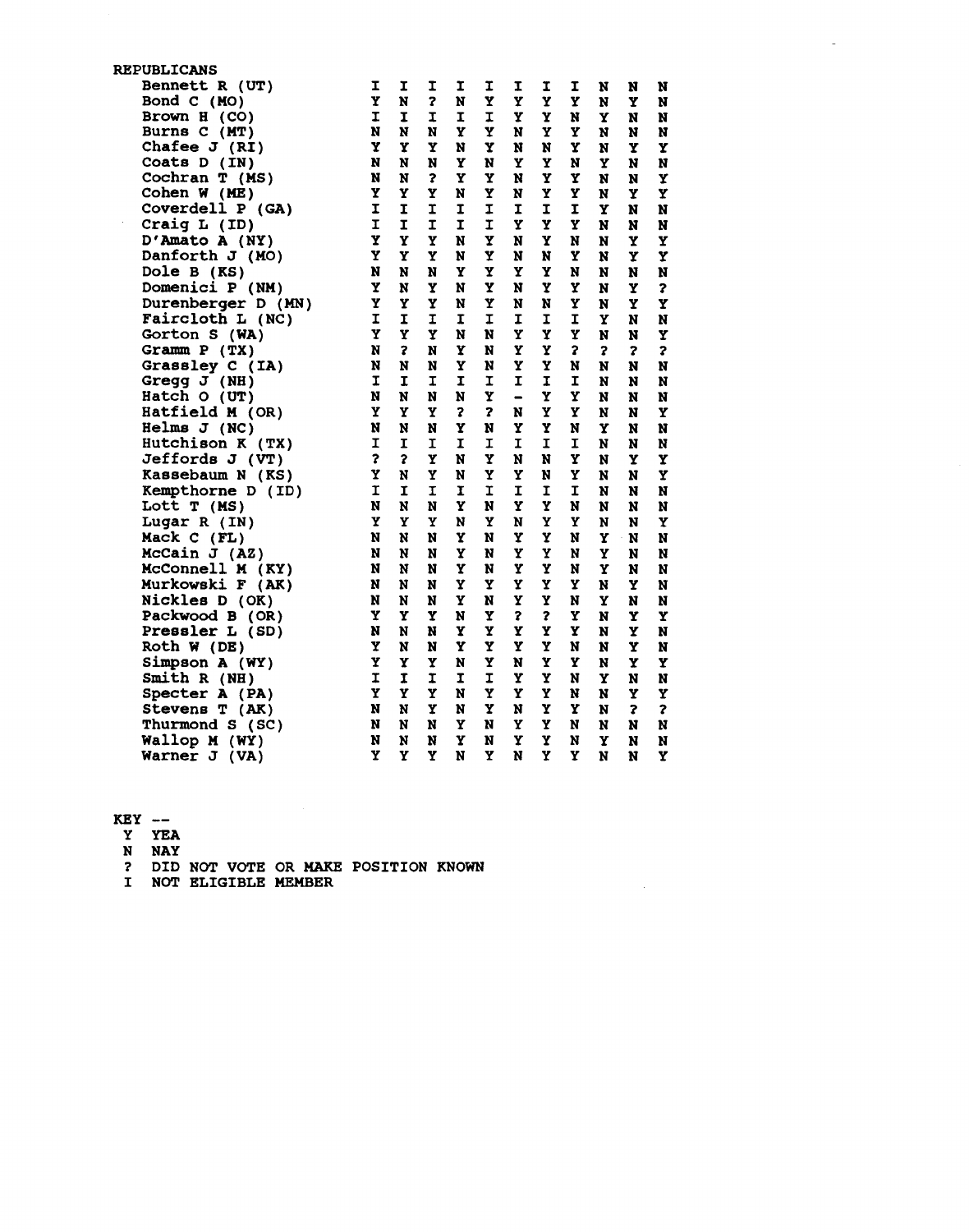1 of 11 items CQ's WASHINGTON ALERT 11/17/93 \*\* 1989 CQ SENATE VOTE 216 \*\* HR3072. Fiscal 1990 Defense flocum Appropriations - National Endowment for the Arts Obscenity. Mitchell, D-Maine, motion to table (kill) the Helms, R-N.C. amendment to instruct the Senate conferees on the fiscal 1990 Interior Department appropriations bill (HR2788) to insist on a Senate-passed provision barring the use of federal funds for artworks deemed "obscene or indecent." Motion agreed to 62-35: R 19-25; D 43-10 (ND 33-5, SD 10-5), Sept. 28, 1989. 2 of 11 items CQ's WASHINGTON ALERT 11/17/93<br>\*\* 1989 CQ SENATE VOTE 218 \*\* HR2991. Fiscal 1990 Commerce, \*\* 1989 CQ SENATE VOTE 218 \*\* HR2991. Fiscal 1990 Commerce, Justice, State Appropriations <sup>1</sup>- Obscenity Restrictions. Fowler, D-Ga., amendment to the Helms, R-N.C., amendment, to delete the word "indecent" from Helms' request that House and Senate conferees on the fiscal 1990 Interior Department appropriations bill (HR2788) insist on a ban on use of funds by the National Endowment for the Arts for "obscene or indecent" works. Adopted 65-31: R 15-28; D 50-3 (ND 35-1, SD 15-2), Sept. 29, 1989. 3 of 11 items CQ's WASHINGTON ALERT 11/17/93<br>\*\* 1989 CQ SENATE VOTE 242 \*\* HR2788. Fiscal 1990 Interior [0m HR2788. Fiscal 1990 Interior[Om Appropriations - Federal Arts Funding. Byrd, D-W.Va., motion to<br>table (kill) the Helms, R-N.C., amendment to the House amendment Appropriations D-W.Va., motion fixeently to the Senate amendment in disagreement, to remove language that allows the National Endowment for the Arts (NEA) and the National Endowment for the Humanities (NEB) to judge whether a particular work is obscene or not, and that allows the NEA or the NEH to consider whether the work has "serious literary, artistic, political or scientific value." Motion agreed to 62-35: R 19-24; D 43-11 (ND 36-2, SD 7-9), Oct. 7, 1989. (Story, 1989 Weekly Report p. 2703) 4 of 11 items<br>\*\* 1990 CQ SENATE VOTE 307 \*\* HR5769. Fiscal 1991 Interior<br># 1990 CQ SENATE VOTE 307 \*\* HR5769. Fiscal 1991 Interior  $**$  1990 CQ SENATE VOTE 307  $**$ beseemby<br>per 1 Appropriations - NEA. Helms, R-N.C. amendment to the committee amendment, to prohibit the National Endowment for the Arts from using federal funds to promote, distribute, disseminate or produce materials that depict or describe, in a patently offensive way, sexual or excretory activities or organs. Rejected  $29-70$ : R 23-21; D 6-49 (ND 3-35, SD 3-14), Oct. 24, 1990. (Story, 1990 Weekly Report p. 3613) 5 of 11 items CQ's WASHINGTON ALERT 11/17/93<br>\*\* 1990 CQ SENATE VOTE 308 \*\* HR5769. Fiscal 1991 Interior HR5769. Fiscal 1991 Interior Appropriations - NEA. Hatch, R-Utah, amendment to the committee amendment, to require that funds be returned to the National<br>Endowment for the Arts (NEA), if a court determines that the<br>NEA-funded project is obscene or violates child pornography NEA-funded project is obscene or violates child pornography<br>laws, thus leaving any restrictions on content to be determined<br>by what state courts find violate local law. The amendment also  $\begin{pmatrix} 0 & 0 & 0 \\ 0 & 0 & 0 \\ 0 & 0 & 0 \end{pmatrix}$  and  $\begin{pmatrix} 0 & 0 \\ 0 & 0 \\ 0 & 0 \end{pmatrix}$  and  $\begin{pmatrix} 0 & 0 \\ 0 & 0 \\ 0 & 0 \end{pmatrix}$  what state courts find violate local law. The amendment also requires the NEA to ensure broader representati 48-6 (ND 34-3, SD 14-3), Oct. 24, 1990. (Story, 1990 Weekly Report p. 3613) 6 of 11 items CQ's WASHINGTON ALERT 11/17/93 \*\* 1991 CQ SENATE VOTE 196 \*\* HR2686. Fiscal 1991 Interior 10% reduction Appropriations. Kassenbaum, R-Kan., amendment to cut 10 percent  $\mathcal{Q}_1$ of the \$145,583,000 provided to the National Endowment for the Arts. Rejected 27-67: R 24-15; D 3-52 (ND 1-38, SD 2-14), Sept. 19, 1991. milent pour  $\overline{\phantom{0}}$   $\overline{\phantom{0}}$   $\overline{\phantom{0}}$   $\overline{\phantom{0}}$   $\overline{\phantom{0}}$   $\overline{\phantom{0}}$   $\overline{\phantom{0}}$   $\overline{\phantom{0}}$   $\overline{\phantom{0}}$   $\overline{\phantom{0}}$   $\overline{\phantom{0}}$   $\overline{\phantom{0}}$   $\overline{\phantom{0}}$   $\overline{\phantom{0}}$   $\overline{\phantom{0}}$   $\overline{\phantom{0}}$   $\overline{\phantom{0}}$   $\overline{\phantom{0}}$   $\overline{\$ of 11 items CQ's WASHINGTON ALERT 11/17 /93 \*\* 1991 CQ SENATE VOTE 197 \*\* HR2686. Fiscal 1991 Interior  $\sim$   $\leftarrow$   $\leftarrow$   $\leftarrow$ Appropriations. Helms, R-N.C., amendment to the committee amendment, to prohibit the National Endowment for the Arts from funding projects that depict or describe, in a patently offensive way, sexual or excretory activities or organs. Adopted 68-28: R 35-5; D 33-23 (ND 17-22, SD 16-1), Sept. 19, 1991. I -·-~

8 of 11 items CQ's WASHINGTON ALERT 11/17/93<br>\*\* 1991 CO SENATE VOTE 241 \*\* HR2686. Fiscal 1992 Interior  $**$  1991 CO SENATE VOTE 241  $**$